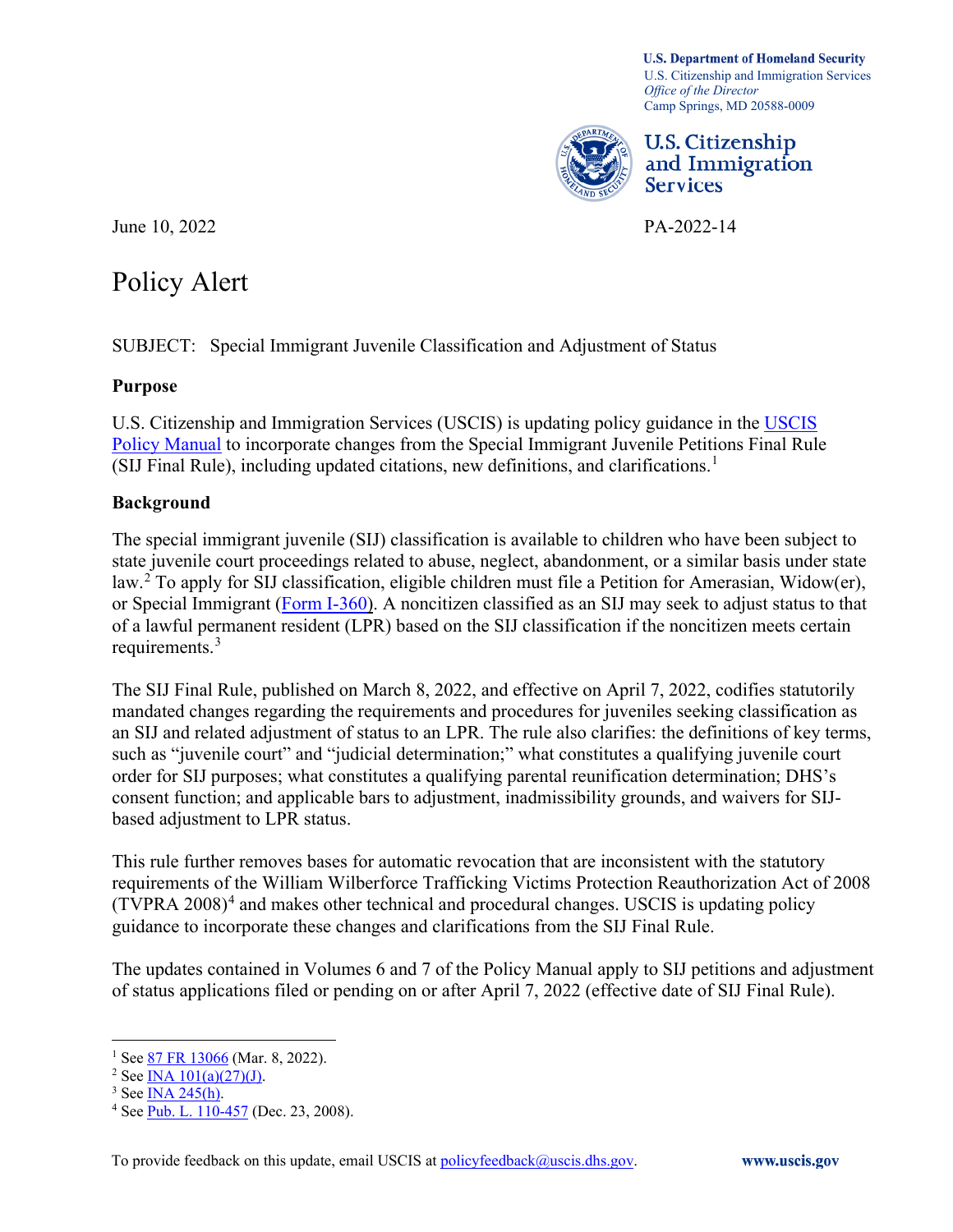PA-2022-14: Special Immigrant Juvenile Classification and Adjustment of Status Page: 2

 the Policy Manual is controlling and supersedes any related prior guidance on the topic. The SIJ Final Rule and this policy update supersede the guidance found in the following Administrative Appeals Office (AAO) adopted decisions: *Matter of D-Y-S-C-*[, Adopted Decision](https://www.uscis.gov/about-us/organization/directorates-and-program-offices/administrative-appeals-office-aao/adopted-aao-decisions)  2019-02 (AAO Oct. 11, 2019); *Matter of A-O-C-*[, Adopted Decision 2019-03 \(AAO Oct. 11, 2019\);](https://www.uscis.gov/about-us/organization/directorates-and-program-offices/administrative-appeals-office-aao/adopted-aao-decisions)  and *Matter of E-A-L-O-*[, Adopted Decision 2019-04 \(AAO Oct. 11, 2019\)](https://www.uscis.gov/about-us/organization/directorates-and-program-offices/administrative-appeals-office-aao/adopted-aao-decisions). The guidance contained in

## **Policy Highlights**

- decisions and does not reweigh the evidence to determine if the child was subjected to abuse, • Confirms that USCIS relies on the expertise of the juvenile court in making child welfare neglect, abandonment, or a similar basis under state law.
- Clarifies that in order to consent to the grant of SIJ classification, USCIS must review the juvenile court order(s) and any supplemental evidence submitted by the petitioner to conclude that the request for SIJ classification is bona fide.
- Explains that the evidentiary requirements for DHS consent include the factual basis for the required juvenile court determinations, as well as the relief from parental abuse, neglect, abandonment, or a similar basis under state law granted or recognized by the juvenile court.
- Provides that relief from parental maltreatment may include the court-ordered custodial placement, the court-ordered dependency on the court for the provision of child welfare services, and/or other court-ordered or court-recognized protective or remedial relief.
- • Explains that the evidentiary requirements for establishing the age of an SIJ petitioner include a petitioner's valid birth certificate, official government-issued identification, or any other affidavits or secondary evidence of age.<sup>[5](#page-1-0)</sup> document that in USCIS' discretion establishes the petitioner's age, which may include
- Removes marriage as a basis for automatic revocation of the petition for SIJ classification.

#### **Summary of Changes**

Affected Section: Volume 6, Immigrants > Part J, Special Immigrant Juveniles

• Throughout Part J (Special Immigrant Juveniles), revises existing citations and adds new citations to reflect new regulatory provisions, removes references to affected and superseded AAO adopted decisions, and adds other minor edits for style, formatting, clarity, and consistency.

Affected Section: Volume  $6$  > Part J > Chapter 2, Eligibility Requirements

 • In Section C (Juvenile Court Order), revises definitions of "juvenile court" and "custody," clarifies evidentiary requirements under Subsection 2 (Parental Reunification) and Subsection

<span id="page-1-0"></span><sup>&</sup>lt;sup>5</sup> See <u>8 CFR 204.11(d)(2)</u>. SIJ petitioners are not subject to the general presumption of ineligibility at  $8$  CFR  $103.2(b)(2)(i)$ , since that general rule is superseded by the specific provisions in  $8 \text{ CFR } 204.11(d)(2)$ .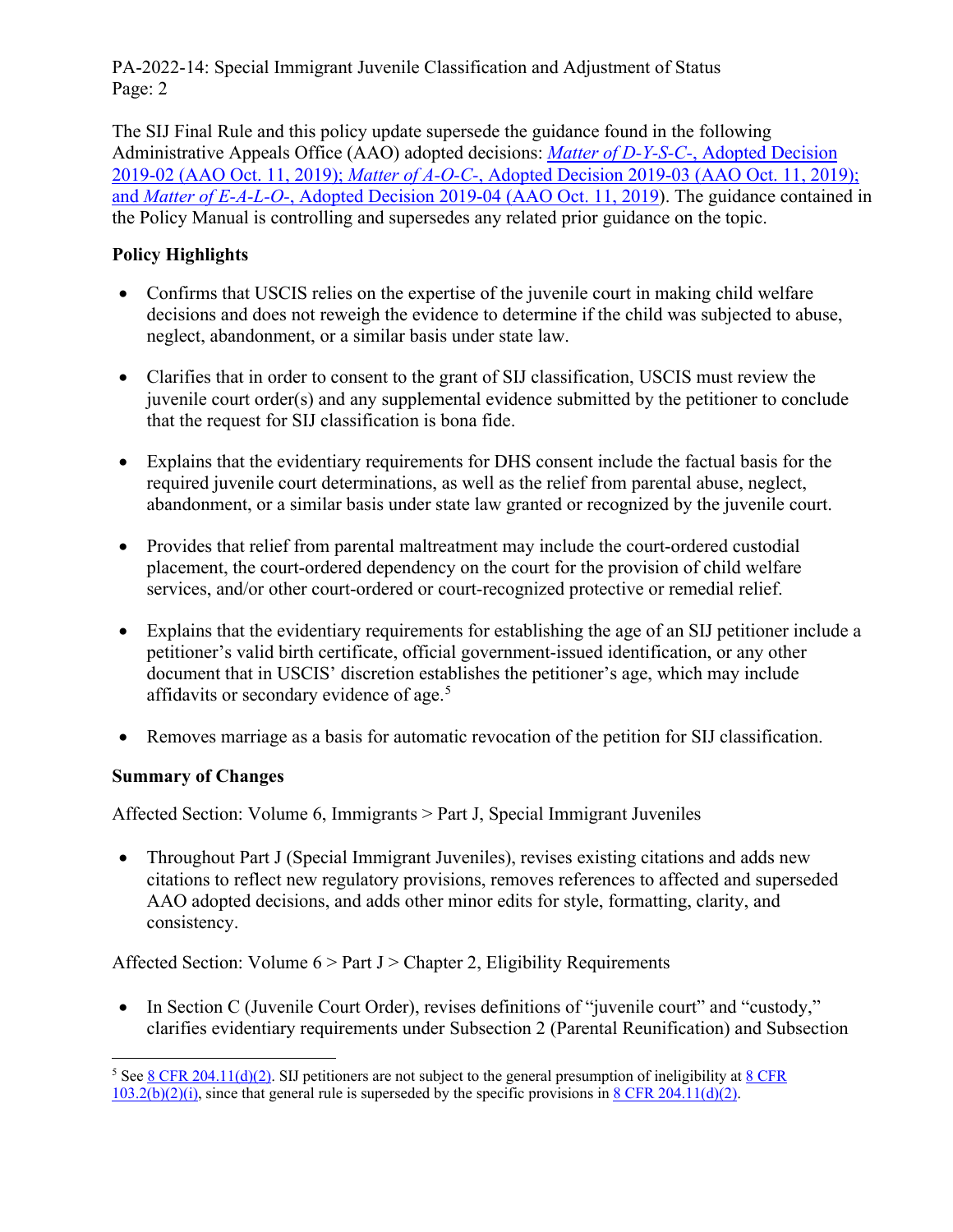PA-2022-14: Special Immigrant Juvenile Classification and Adjustment of Status Page: 3

3 (Best Interests), and revises guidance on the validity of juvenile court orders in Subsection 4 (Validity of Order).

 their entirety and adds further guidance at the end of Section D, and revises Section E (U.S. Department of Health and Human Services Consent). • In Section D (USCIS Consent), renames to "DHS Consent" and revises first two paragraphs in

Affected Section: Volume 6 > Part J > Chapter 3, Documentation and Evidence

- Adds new language regarding documentation of age in introduction to chapter and revises content in Section A (Juvenile Court Order(s) and Administrative Documents), Subsection 1 (Qualifying Juvenile Court Determinations) under italicized subheading "Similar Basis under State Law."
- Removes Subsection 2 (Final Orders) in the same Section A and redesignates remaining subsections accordingly.
- In the same Section A, redesignates and renames Subsection 3 (Factual Basis and USCIS Consent) to Subsection 2, "Evidentiary Requirements for DHS Consent," and revises and adds to content in subsection, including under new italicized subheadings "Youth in HHS Custody" and "Declaratory Judgments."

Affected Section: Volume 6 > Part J > Chapter 4, Adjudication

• Revises Section B (Expeditious Adjudication) in its entirety, adds clarifying sentence at the end of Section C (Interview), revises the second to last bullet point in Section D (Requests for Evidence), and removes the first bullet point regarding marriage of the petitioner under Subsection 3 (Revocation) of Section F (Decision).

 Adjustment Affected Section: Volume 7, Adjustment of Status > Part F, Special Immigrant-Based (EB-4)

• Throughout Part F (Special Immigrant-Based (EB-4) Adjustment), revises existing citations and adds new citations to reflect new regulatory provisions, and adds other minor edits for style, formatting, clarity, and consistency throughout.

Affected Section: Volume 7 > Chapter 7, Special Immigrant Juveniles

 regarding marriage of the petitioner under Subsection 2 (Eligibility to Receive an Immigrant Visa), adds an exception in the footnote corresponding to the table "Inadmissibility Grounds • In Section C (Eligibility Requirements), removes first bullet point in second bulleted list